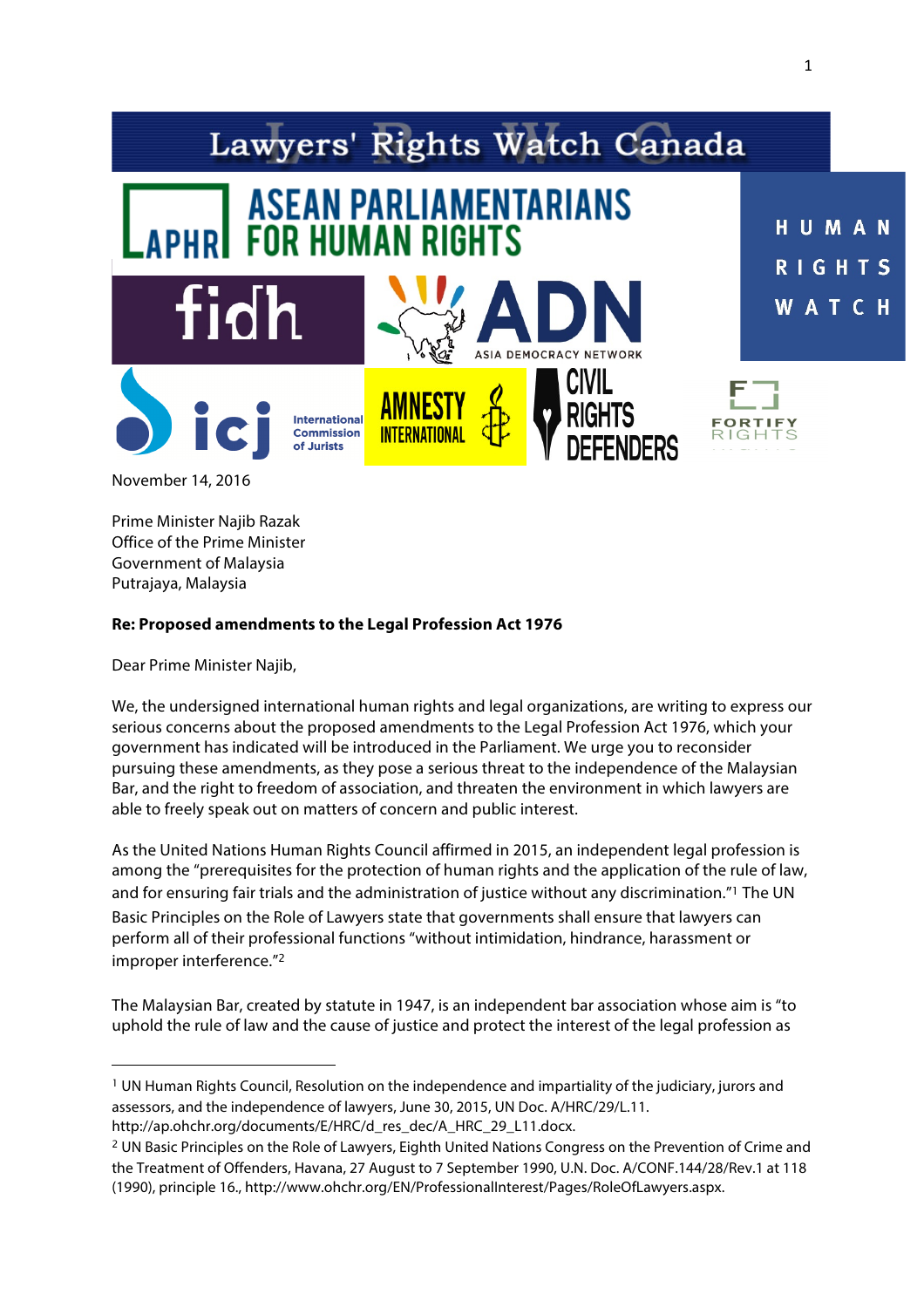well as that of the public." It is managed by a 38-member Bar Council, elected annually from among its members. Consistent with its stated purpose, the Malaysian Bar has been an outspoken voice and a key guardian in Malaysia on the Constitution, judicial independence, human rights issues, and the rule of law for several decades.

The Malaysian Bar and the Bar Council are governed by the Legal Profession Act 1976, which the government proposes to amend. These amendments could effectively silence the Malaysian Bar and prevent it from speaking out on critical matters relating to the administration of justice in Malaysia. We note that the Bar has expressed critical views regarding certain policies and measures of the government relating to the administration of justice.

It is our understanding that government is proposing these amendments on its own initiative, and that it failed to substantively or adequately consult the Bar during the drafting process. The Bar Council strongly opposes these amendments. The government's proposed amendments would impose wholesale changes on the way in which the Bar elects its governing council and organizes its annual meeting.

We stand with the Malaysian Bar and the Bar Council in strongly opposing these amendments. We believe that these amendments would, if adopted, seriously undermine the independence of the Malaysian Bar. They would constitute an unacceptable interference in the Bar's right to form a "self-governing association" and to "exercise its functions without external interference," as set out by the UN Basic Principles on the Role of Lawyers.<sup>3</sup>

This letter highlights three areas in which certain provisions of the government's proposed amendments are particularly problematic.

# **Selection of Members of the Bar Council**

Under the current provisions of the Legal Profession Act, the members of the Bar Council consist of: (a) the president and vice-president of the Malaysian Bar; (b) 12 members elected throughout the country by way of postal ballot; (c) the chairmen of each of the 12 State Bar Committees, each of whom has been elected by the members of the respective State Bar; and (d) one member elected by each of the 12 State Bars at their annual general meeting. All members are thus lawyers who have been selected by other members of the Bar.

Under the proposed amendments, the Minister in charge of legal affairs would be allowed to appoint two members of the Bar Council. This contravenes Principle 24 of the UN Basic Principles on the Role of Lawyers state that the executive body of a professional legal association "should be elected by its members" and "exercise its functions without external interference."<sup>4</sup> The Bar Council should be free to discuss and debate issues relating to actions taken by the government without the inhibiting presence of representatives of the government. Moreover, their presence could compromise the confidentiality of Bar Council deliberations. Given the Bar Council's role in promoting human rights and the rule of law, it is crucial that it be able to operate without this government interference.

Attorney General Mohamed Apandi Ali wrote in a July column for *Berita Harian Ahad* that "the government does not have any intention of controlling the Bar Council," but claimed that he

 

<sup>3</sup> Ibid., principle 24.

<sup>4</sup> UN Basic Principles on the Role of Lawyers, principle 24.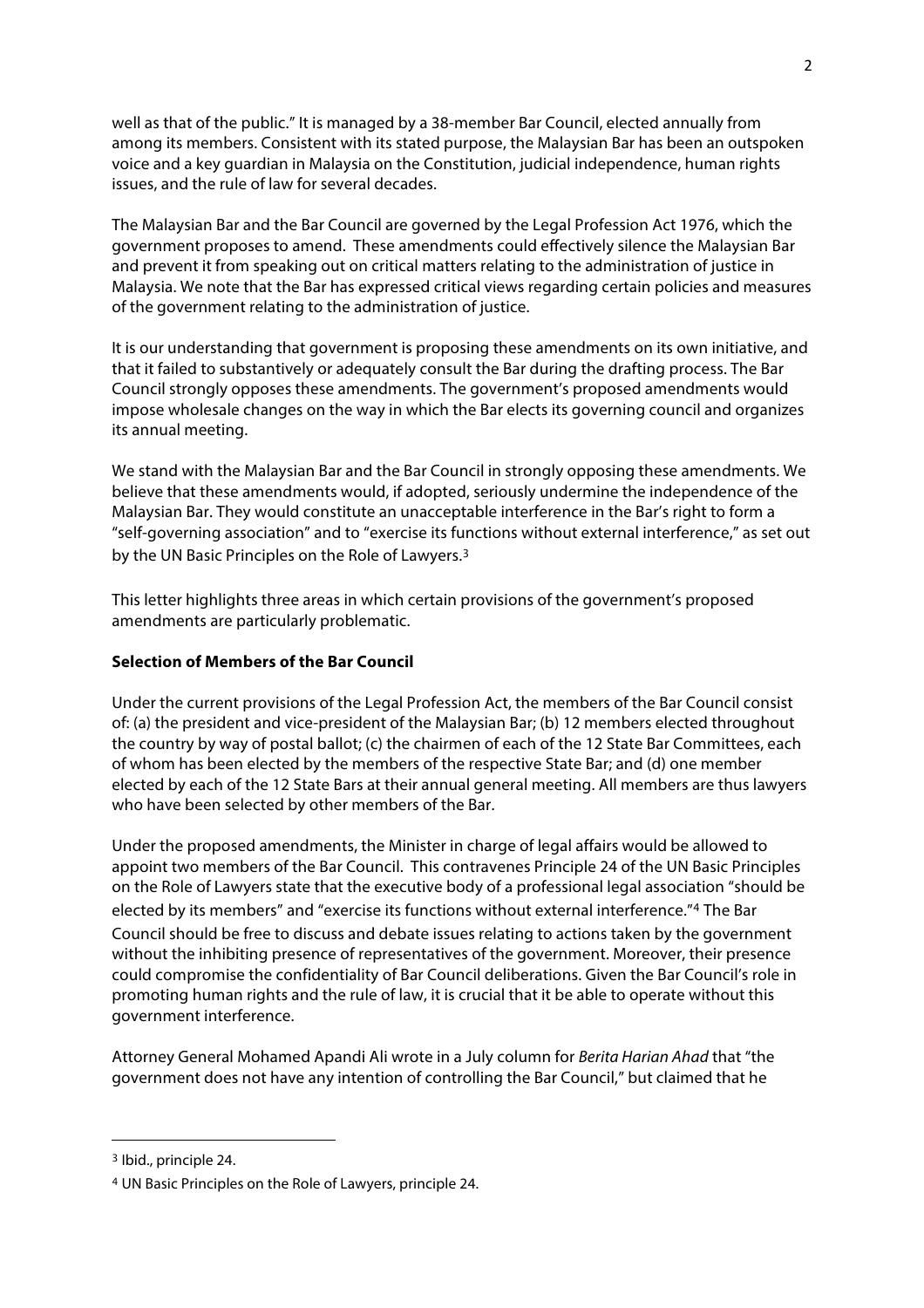believed the amendments were necessary "to ensure a better relationship between the Bar Council and the government."<sup>5</sup>

## **Election of Bar Council Officers**

The proposed amendments would further interfere with the independence of the Bar by restricting eligibility for leadership positions to those elected to the Bar Council by the various State Bars, thereby severely limiting those who can stand for office. The proposed amendments would preclude the current president and vice-president and the leaders of the State Bar committees from any leadership role in the Bar Council. In doing so, this amendment effectively blocks many committed and experienced lawyers from running the Bar Council, undermining its effectiveness.

The proposed amendments would also completely rewrite the procedures for electing members of the Bar Council by, among other ways, eliminating the postal ballot and replacing those currently elected by postal ballot with an additional member elected at the annual general meeting of each State. While the Attorney General asserted that the amendments were intended to make the Bar Council "more transparent and democratic," the impact of the changes would be to reduce the number of Bar Council members each member of the Bar can vote for from 14 to 3, with the choice limited to individuals within their own State.<sup>6</sup> Such a fundamental change in the way the association's governing body is elected should be initiated and approved by those most affected – the members of the Bar – rather than unilaterally imposed upon the Bar by the government.

### **Government Control Over Election Rules**

The proposed amendments would give the minister in charge of legal affairs far-reaching power to determine the Bar's electoral rules and regulations. Allowing a state official to determine how elections are conducted would constitute improper interference in the internal affairs of an organization that should be self-governing and free from interference.

### **Change in Quorum Requirements**

<u> 1989 - Jan Samuel Barbara, margaret e</u>

Another proposed amendment would problematically alter the quorum requirement for the Bar's annual general meetings. Under the current law, the quorum for a general meeting of the Malaysian Bar is 500 of the bar's approximately 17,000 members. The government's proposed amendments would change that quorum to 25 percent of the members of the Bar, or over 4,000 members, an unreasonably high number.

A quorum of more than 4,000 members would make it extremely difficult for the Malaysian Bar to hold a general meeting. With 17,000 members scattered around the country, gathering 4,000 of them in one place could be nearly impossible. This amendment appears to be intended to prevent the Bar from speaking out on matters of concern, since it is at these annual meetings that the Bar passes resolutions on issues of public interest. The inability to hold general meetings will also have a severe impact on the Bar's ability to fulfil its responsibilities under the Legal Professions Act.

<sup>5</sup> "AG: Amendment of Legal Profession Act to make Bar Council more transparent and democratic," New Straits Times, July 4, 2016,http://www.nst.com.my/news/2016/07/156653/ag-amendment-legal-professionact-make-bar-council-more-transparent-and.

<sup>6</sup> "AG: Amendment of Legal Profession Act to make Bar Council more transparent and democratic," New Straits Times, July 4, 2016,http://www.nst.com.my/news/2016/07/156653/ag-amendment-legal-professionact-make-bar-council-more-transparent-and.